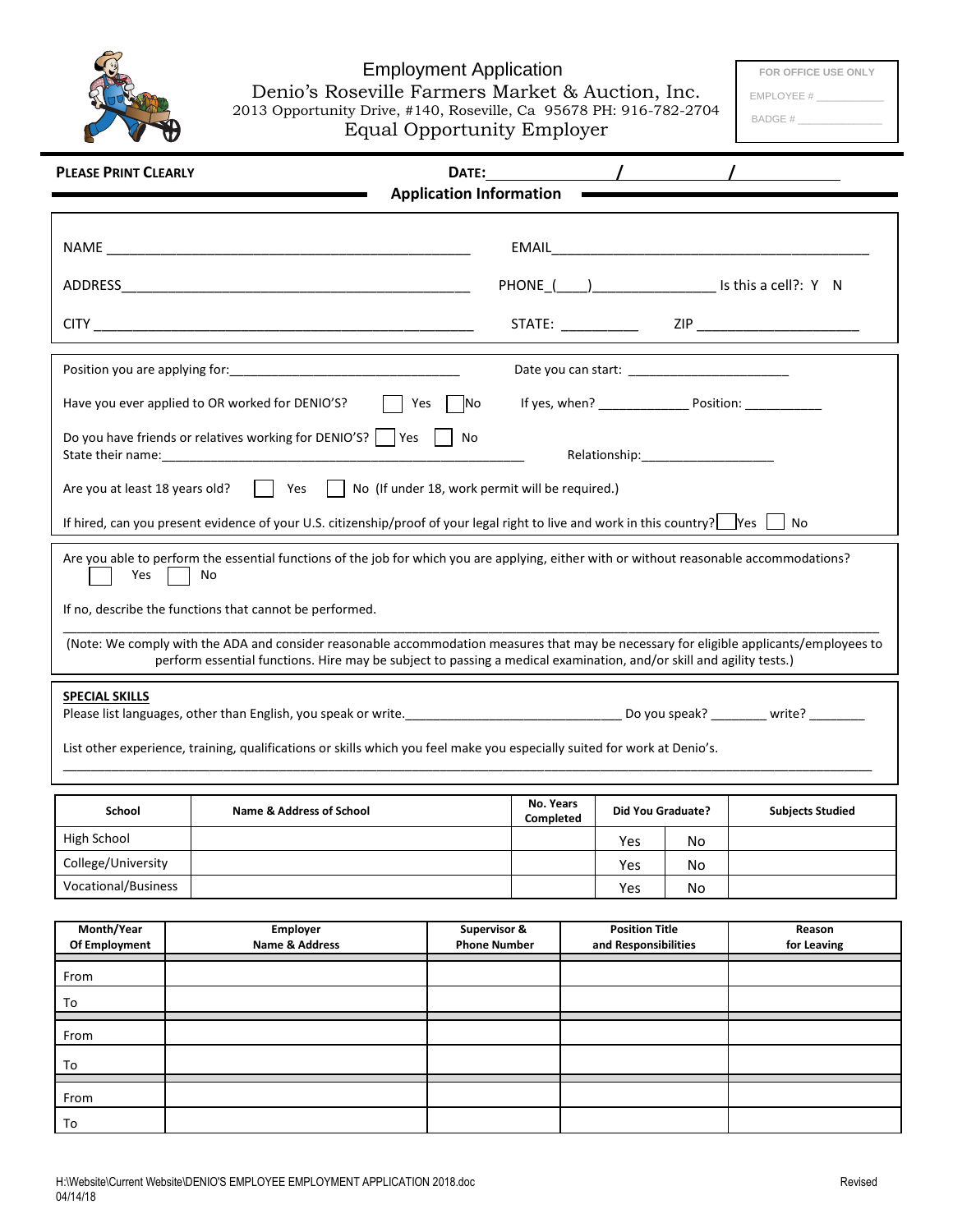## **Please read and initial each paragraph below. If there is any part of this page you do not understand, please ask the interviewer about it before signing**

I hereby certify that I have not knowingly withheld any information that might adversely affect my chances for employment and that the answers given by me are true and correct. I further certify that I, the undersigned applicant, have personally completed this application. I understand that any falsification, material omission or misstatement on this application or on any documents used to secure employment shall be grounds for rejection of this application or for immediate discharge if I am employed, regardless of the time elapsed before discovery. Initial:

I hereby authorize Denio's and its representatives to contact my prior employers and all others for the purpose of verification of all information I have supplied and to thoroughly investigate my references, employment background, education, professional credentials and other matters related to my suitability for employment. Further, I will fully assist and cooperate with Denio's in the effort to obtain this information by signing a Request, Authorization, Consent and Release of Information Form, which includes a Release from Liability for Disclosure of Information.

I understand an offer of employment may be made contingent on passing a job-related physical examination. I agree to submit to a controlled substances screening and a physical examination at Denio's sole discretion and expense administered by Denio's designated medical practitioner upon receiving a conditional offer of employment with Denio's.

I understand that nothing contained in the application or conveyed to me during any interview which may be granted, is intended to create an employment contract, implied or explicit, between me and Denio's. In addition, I understand and agree that if I am employed, my employment relationship with Denio's is strictly voluntary and at our mutual will. I understand that if employed, my employment is for no definite period and may be terminated at any time, with or without prior notice, with or without cause or reason, at the option of either myself or Denio's and that no promises or representations contrary to the foregoing are binding on Denio's unless made in writing and signed by the President and myself.

I understand and agree that any future changes in my title, duties, compensations, working conditions, and or Denio's benefits, policies and procedures will not alter our at-will.

I understand that if offered employment, I will, as a condition of employment, be required to submit proof of my identity and legal right to work in the United States on my first day of employment.

In the event my position requires driving in the course of work, I understand that I will be required to possess a current and valid California driver's license and I consent to Denio's obtaining a copy of my official driving record, and I will provide proof of insurance. I understand that any offer of employment is contingent on my ability to be covered by Denio's auto insurance, if required for my position.

I understand that there are no guaranteed hours. Additionally, scheduled hours may fluctuate due to the level of business and changes in weather.

My signature certifies I have read and understand these pages, and agree to the terms and conditions outlined this document.

Applicant Signature: 1000 / 2000 / 2000 / 2000 / 2000 / 2000 / 2000 / 2000 / 2000 / 2000 / 2000 / 2000 / 2000 / 2000 / 2000 / 2000 / 2000 / 2000 / 2000 / 2000 / 2000 / 2000 / 2000 / 2000 / 2000 / 2000 / 2000 / 2000 / 2000

## **DO NOT WRITE BELOW THIS LINE**

| Interviewed By: | Date: |                                                 |  |
|-----------------|-------|-------------------------------------------------|--|
| Notes:          |       | Date of hire<br>First day worked<br>$P$ ay rate |  |

Initial:

Initial:

Initial:

Initial:

Initial:

Initial:

Initial: